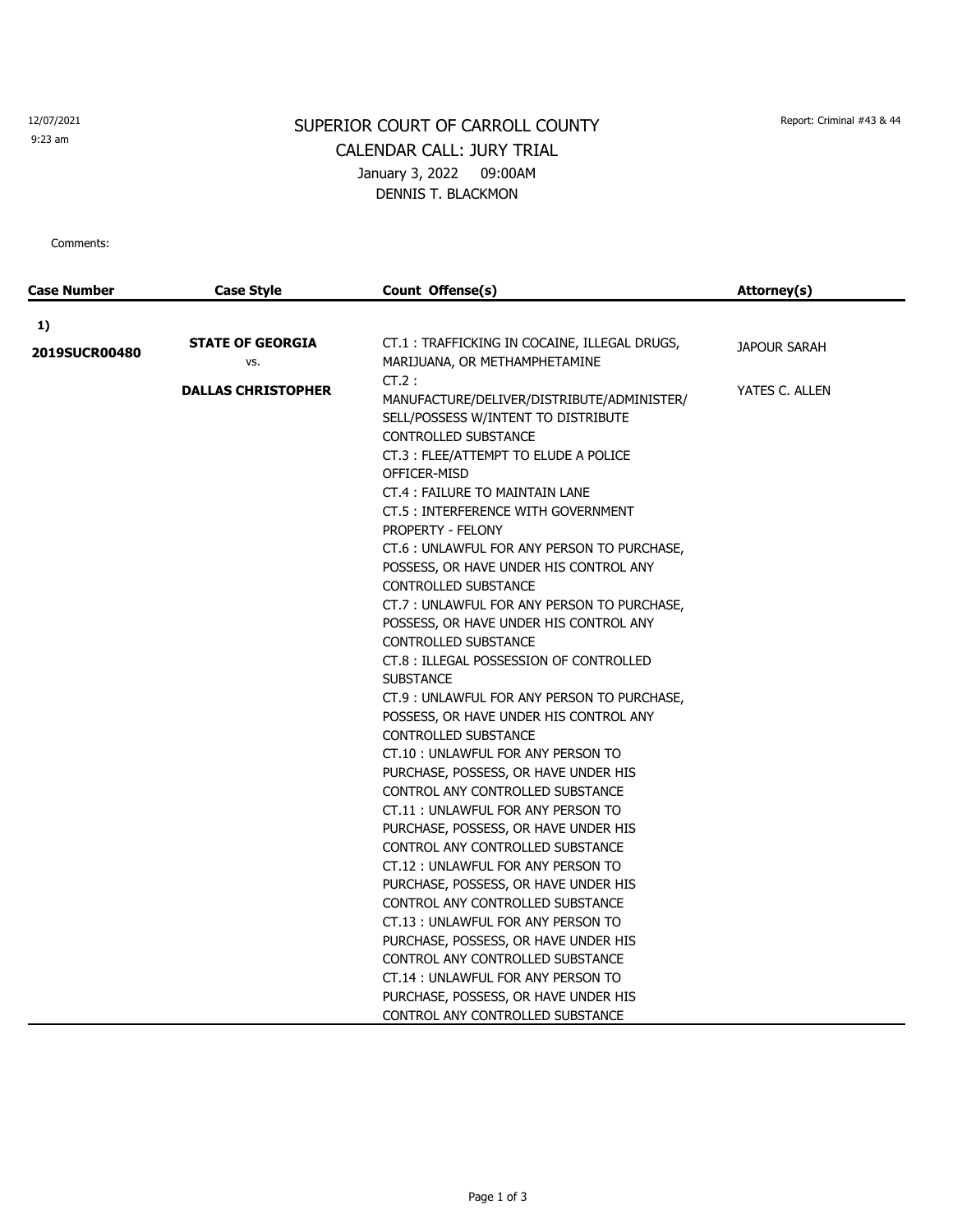## 12/07/2021

9:23 am

## SUPERIOR COURT OF CARROLL COUNTY Report: Criminal #43 & 44 CALENDAR CALL: JURY TRIAL January 3, 2022 09:00AM DENNIS T. BLACKMON

Comments:

| <b>Case Number</b>   | <b>Case Style</b>                                            | Count Offense(s)                                                                                                                                                                                                                                                                                                                                                                                                                                                                                                                                                                                                                                                                                                                                                                                                                                                                                                                                                                                                                                        | Attorney(s)                                |
|----------------------|--------------------------------------------------------------|---------------------------------------------------------------------------------------------------------------------------------------------------------------------------------------------------------------------------------------------------------------------------------------------------------------------------------------------------------------------------------------------------------------------------------------------------------------------------------------------------------------------------------------------------------------------------------------------------------------------------------------------------------------------------------------------------------------------------------------------------------------------------------------------------------------------------------------------------------------------------------------------------------------------------------------------------------------------------------------------------------------------------------------------------------|--------------------------------------------|
| 2019SUCR00480        | <b>STATE OF GEORGIA</b><br>VS.<br><b>PROTHRO LISTEEN</b>     | CT.1: UNLAWFUL FOR ANY PERSON TO PURCHASE,<br>POSSESS, OR HAVE UNDER HIS CONTROL ANY<br>CONTROLLED SUBSTANCE<br>CT.2: UNLAWFUL FOR ANY PERSON TO PURCHASE,<br>POSSESS, OR HAVE UNDER HIS CONTROL ANY<br>CONTROLLED SUBSTANCE<br>CT.3: UNLAWFUL FOR ANY PERSON TO PURCHASE,<br>POSSESS, OR HAVE UNDER HIS CONTROL ANY<br>CONTROLLED SUBSTANCE<br>CT.4 : UNLAWFUL FOR ANY PERSON TO PURCHASE,<br>POSSESS, OR HAVE UNDER HIS CONTROL ANY<br>CONTROLLED SUBSTANCE<br>CT.5 : UNLAWFUL FOR ANY PERSON TO PURCHASE,<br>POSSESS, OR HAVE UNDER HIS CONTROL ANY<br><b>CONTROLLED SUBSTANCE</b><br>CT.6 : UNLAWFUL FOR ANY PERSON TO PURCHASE,<br>POSSESS, OR HAVE UNDER HIS CONTROL ANY<br>CONTROLLED SUBSTANCE<br>CT.7: UNLAWFUL FOR ANY PERSON TO PURCHASE,<br>POSSESS, OR HAVE UNDER HIS CONTROL ANY<br>CONTROLLED SUBSTANCE<br>CT.8: UNLAWFUL FOR ANY PERSON TO PURCHASE,<br>POSSESS, OR HAVE UNDER HIS CONTROL ANY<br>CONTROLLED SUBSTANCE<br>CT.9 : UNLAWFUL FOR ANY PERSON TO PURCHASE,<br>POSSESS, OR HAVE UNDER HIS CONTROL ANY<br>CONTROLLED SUBSTANCE | <b>JAPOUR SARAH</b><br>SWINDLE JASON       |
| 2)                   |                                                              |                                                                                                                                                                                                                                                                                                                                                                                                                                                                                                                                                                                                                                                                                                                                                                                                                                                                                                                                                                                                                                                         |                                            |
| <b>2019SUCR00542</b> | <b>STATE OF GEORGIA</b><br>VS.<br><b>HUNTON ROY MAYFIELD</b> | CT.1: ARSON - 1ST DEGREE<br>CT.2: ARSON - 1ST DEGREE<br>CT.3: ARSON - 1ST DEGREE                                                                                                                                                                                                                                                                                                                                                                                                                                                                                                                                                                                                                                                                                                                                                                                                                                                                                                                                                                        | <b>KEEGAN CHRIS</b><br><b>RAGAS ARNOLD</b> |
|                      |                                                              |                                                                                                                                                                                                                                                                                                                                                                                                                                                                                                                                                                                                                                                                                                                                                                                                                                                                                                                                                                                                                                                         |                                            |